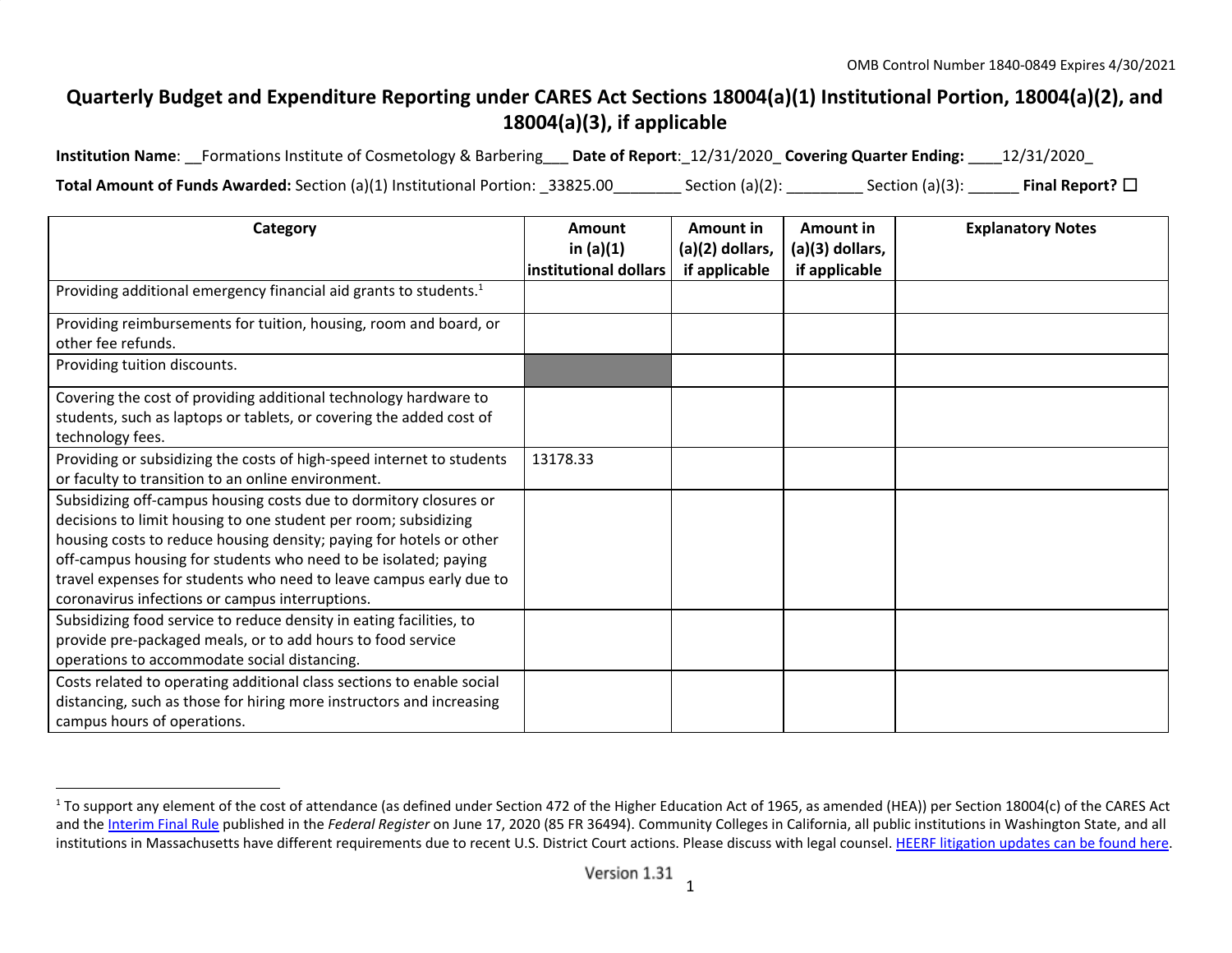| Campus safety and operations. <sup>2</sup>                              |  |  |
|-------------------------------------------------------------------------|--|--|
| Purchasing, leasing, or renting additional instructional equipment      |  |  |
| and supplies (such as laboratory equipment or computers) to reduce      |  |  |
| the number of students sharing equipment or supplies during a           |  |  |
| single class period and to provide time for disinfection between uses.  |  |  |
| Replacing lost revenue due to reduced enrollment.                       |  |  |
|                                                                         |  |  |
| Replacing lost revenue from non-tuition sources (i.e., cancelled        |  |  |
| ancillary events; disruption of food service, dorms, childcare or other |  |  |
| facilities; cancellation of use of campus venues by other               |  |  |
| organizations, lost parking revenue, etc.). <sup>3</sup>                |  |  |
| Purchasing faculty and staff training in online instruction; or paying  |  |  |
| additional funds to staff who are providing training in addition to     |  |  |
| their regular job responsibilities.                                     |  |  |
| Purchasing, leasing, or renting additional equipment or software to     |  |  |
| enable distance learning, or upgrading campus wi-fi access or           |  |  |
| extending open networks to parking lots or public spaces, etc.          |  |  |
| Other Uses of (a)(1) Institutional Portion funds. <sup>4</sup>          |  |  |
|                                                                         |  |  |
| Other Uses of (a)(2) or (a)(3) funds, if applicable. <sup>5</sup>       |  |  |
|                                                                         |  |  |
|                                                                         |  |  |
| <b>Quarterly Expenditures for each Program</b>                          |  |  |

<sup>&</sup>lt;sup>2</sup> Including costs or expenses related to the disinfecting and cleaning of dorms and other campus facilities, purchases of personal protective equipment (PPE), purchases of cleaning supplies, adding personnel to increase the frequency of cleaning, the reconfiguration of facilities to promote social distancing, etc.

 $3$  Including continuance of pay (salary and benefits) to workers who would otherwise support the work or activities of ancillary enterprises (e.g., bookstore workers, foodservice workers, venue staff, etc.).

<sup>&</sup>lt;sup>4</sup> Please post additional documentation as appropriate and briefly explain in the "Explanatory Notes" section. Please note that costs for Section 18004(a)(1) Institutional Portion funds may only be used "to cover any costs associated with significant changes to the delivery of instruction due to the coronavirus, so long as such costs do not include payment to contractors for the provision of pre-enrollment recruitment activities; endowments; or capital outlays associated with facilities related to athletics, sectarian instruction, or religious worship."

<sup>&</sup>lt;sup>5</sup> Please post additional documentation as appropriate and briefly explain in the "Explanatory Notes" section. Please note that costs for Sections 18004(a)(2) and (a)(3) funds may only be used "to defray expenses, including lost revenue, reimbursement for expenses already incurred, technology costs associated with a transition to distance education, faculty and staff trainings, payroll incurred by institutions of higher education and for grants to students for any component of the student's cost of attendance (as defined under section 472 of the HEA), including food, housing, course materials, technology, health care, and child care."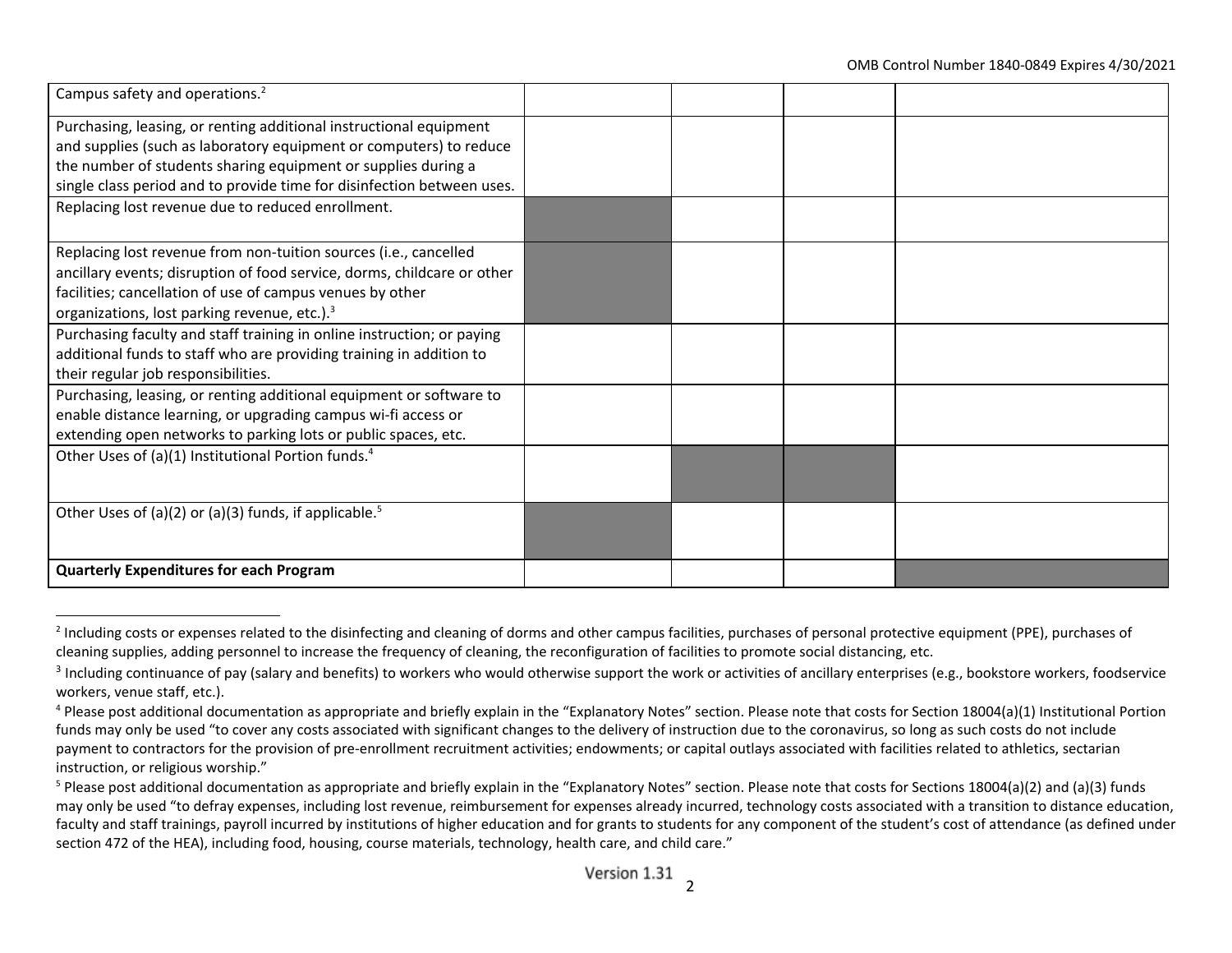**Total of Quarterly Expenditures 13178.33**

## **Form Instructions**

*Completing the Form*: On each form, fill out the institution of higher education (IHE or institution) name, the date of the report, the appropriate quarter the report covers (September 30, December 31, March 31, June 30), the total amount of funds awarded by the Department (including reserve funds if awarded), and check the box if the report is a "final report." In the chart, an institution must specify the amount of expended CARES Act funds for each funding category: Sections 18004(a)(1) Institutional Portion, 18004(a)(2), and 18004(a)(3), if applicable. Section 18004(a)(2) funds includes CFDAs 84.425J (Historically Black Colleges and Universities (HBCUs)), 84.425K (Tribally Controlled Colleges and Universities (TCCUs)), 84.425L (Minority Serving Institutions (MSIs)), 84.425M (Strengthening Institutions Program (SIP)); Section 18004(a)(3) funds are for CFDA 84.425N (Fund for the Improvement of Postsecondary Education (FIPSE) Formula Grant). Each category is deliberately broad and may not capture specific grant program requirements. Explanatory footnotes help clarify certain reporting categories. While some items in the chart are blocked out, please note that the blocking of such items is consistent with Department guidance and FAQs and is not definitive. Provide brief explanatory notes for how funds were expended, including the title and brief description of each project or activity in which funds were expended. Do not include personally identifiable information (PII). Calculate the amount of the Section 18004(a)(1) Institutional Portion (referred to as "(a)(1) institutional" in the chart), Section 18004(a)(2) (referred to as "(a)(2)" in the chart), and Section 18004(a)(3) (referred to as "(a)(3)" in the chart) funds in the "Quarterly Expenditures for each Program" row, and the grand total of all three in the "Total of Quarterly Expenditures" row. Round expenditures to the nearest dollar.

*Posting the Form*: This form must be conspicuously posted on the institution's primary website on the same page the reports of the IHE's activities as to the emergency financial aid grants to students made with funds from the IHE's allocation under Section 18004(a)(1) of the CARES Act (Student Aid Portion) are posted. It may be posted in an HTML webpage format or as a link to a PDF. A new separate form must be posted covering each quarterly reporting period (September 30, December 31, March 31, June 30), concluding after either (1) posting the quarterly report ending September 30, 2022 or (2) when an institution has expended and liquidated all (a)(1) Institutional Portion, (a)(2), and (a)(3) funds and checks the "final report" box. IHEs must post this quarterly report form no later than 10 days after the end of each calendar quarter (October 10, January 10, April 10, July 10) apart from the first report, which is due October 30, 2020. For the first report using this form, institutions must provide their cumulative expenditures from the date of their first HEERF award through September 30, 2020. Each quarterly report must be separately maintained on an IHE's website or in a PDF document linked directly from the IHE's CARES Act reporting webpage. Reports must be maintained for at least three years after the submission of the final report per 2 CFR § 200.333. Any changes or updates after initial posting must be conspicuously noted after initial posting and the date of the change must be noted in the "Date of Report" line.

## **Paperwork Burden Statement**

According to the Paperwork Reduction Act of 1995 (PRA), no persons are required to respond to a collection of information unless such collection displays a valid OMB control number. The valid OMB control number for this information collection is 1840-0849. Public reporting burden for this collection of information is estimated to average 2 hours per response, including time for reviewing instructions, searching existing data sources, gathering and maintaining the data needed, and completing and reviewing the collection of information. Under the PRA, participants are required to respond to this collection to obtain or retain benefit. If you have any comments concerning the accuracy of the time estimate or suggestions for improving this individual collection, or if you have comments